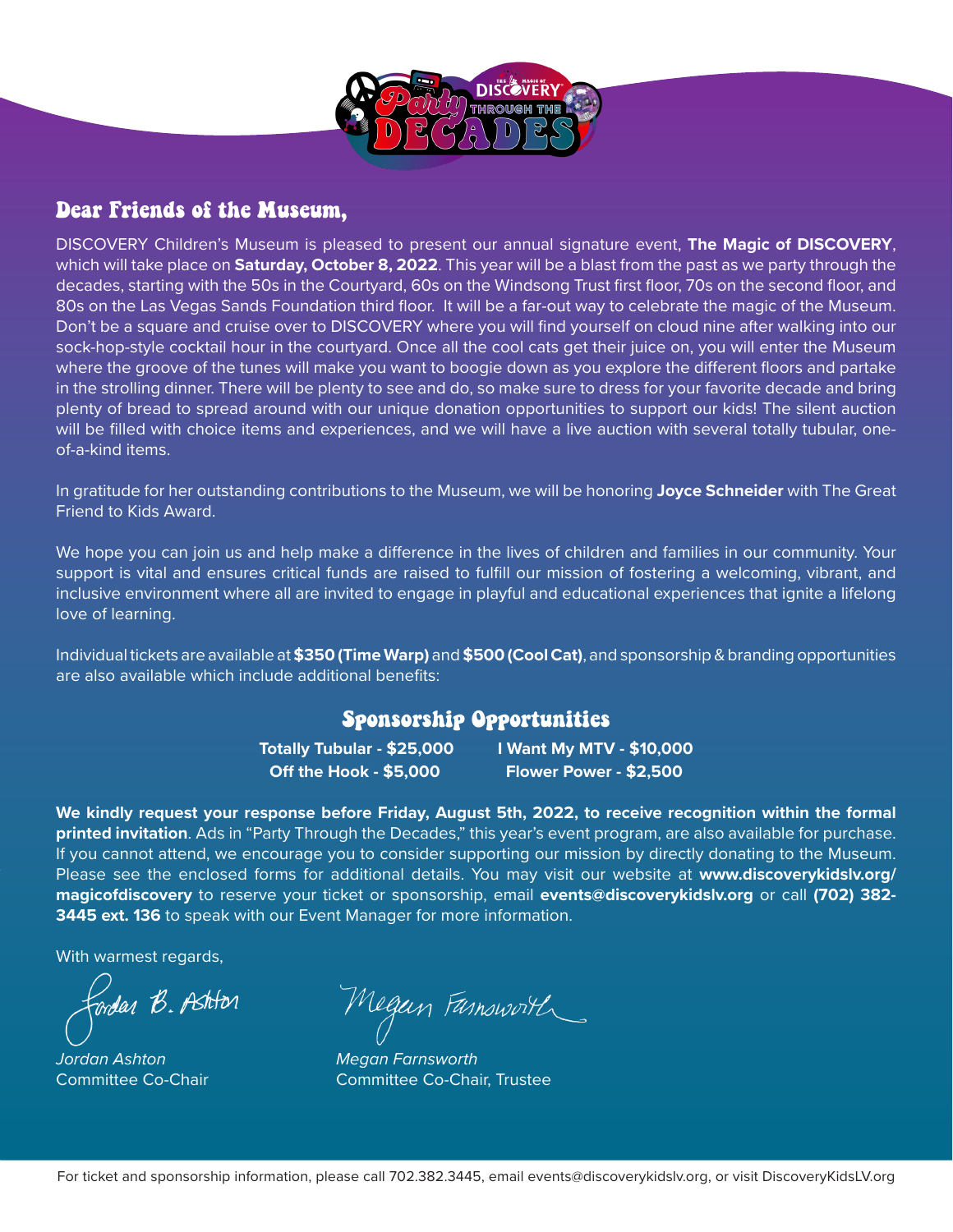

# SPONSORSHIP BENEFITS

## Totally Tubular \$25,000

| Presenting rights |  |
|-------------------|--|
|                   |  |

Premier reserved seating for 16 guests

Chauffeured limo service for up to 8 people *(pick-up/dropoff from one location)*

2-page ad spread in this year's event program, with preferred placement

Printed recognition with company logo in event invitation & program

Digital & verbal recognition at the event

Recognition on DISCOVERY Children's Museum event webpage

Social media mentions

Company/logo presence in all promotional efforts

## I Want my MTV \$10,000

Premier reserved seating for 8 guests

Full page ad in this year's event program

Printed recognition with company logo in event invitation & program

Digital & verbal recognition at the event

Recognition on DISCOVERY Children's Museum event webpage

Social media mentions

# Off the Hook \$5,000

Reserved seating area for 8 guests

Half-page ad in this year's event program

Printed listing in event invitation and program

Digital recognition at event

Recognition on DISCOVERY Children's Museum event webpage

### Flower Power \$2,500

Reserved seating for 4 guests

Printed listing in this year's event program

Digital recognition at the event

Recognition on DISCOVERY Children's Museum event webpage

| <b>Cool Cat ticket</b><br>\$500 | <b>Time Warp ticket</b><br>\$350 |
|---------------------------------|----------------------------------|
| Admits one                      | Admits one                       |
| <b>Open Seating</b>             | <b>Open Seating</b>              |
| Hosted full bar                 | <b>Hosted full bar</b>           |
| Strolling dinner                | <b>Strolling dinner</b>          |
| \$150 tax-deductible donation   |                                  |

to the Museum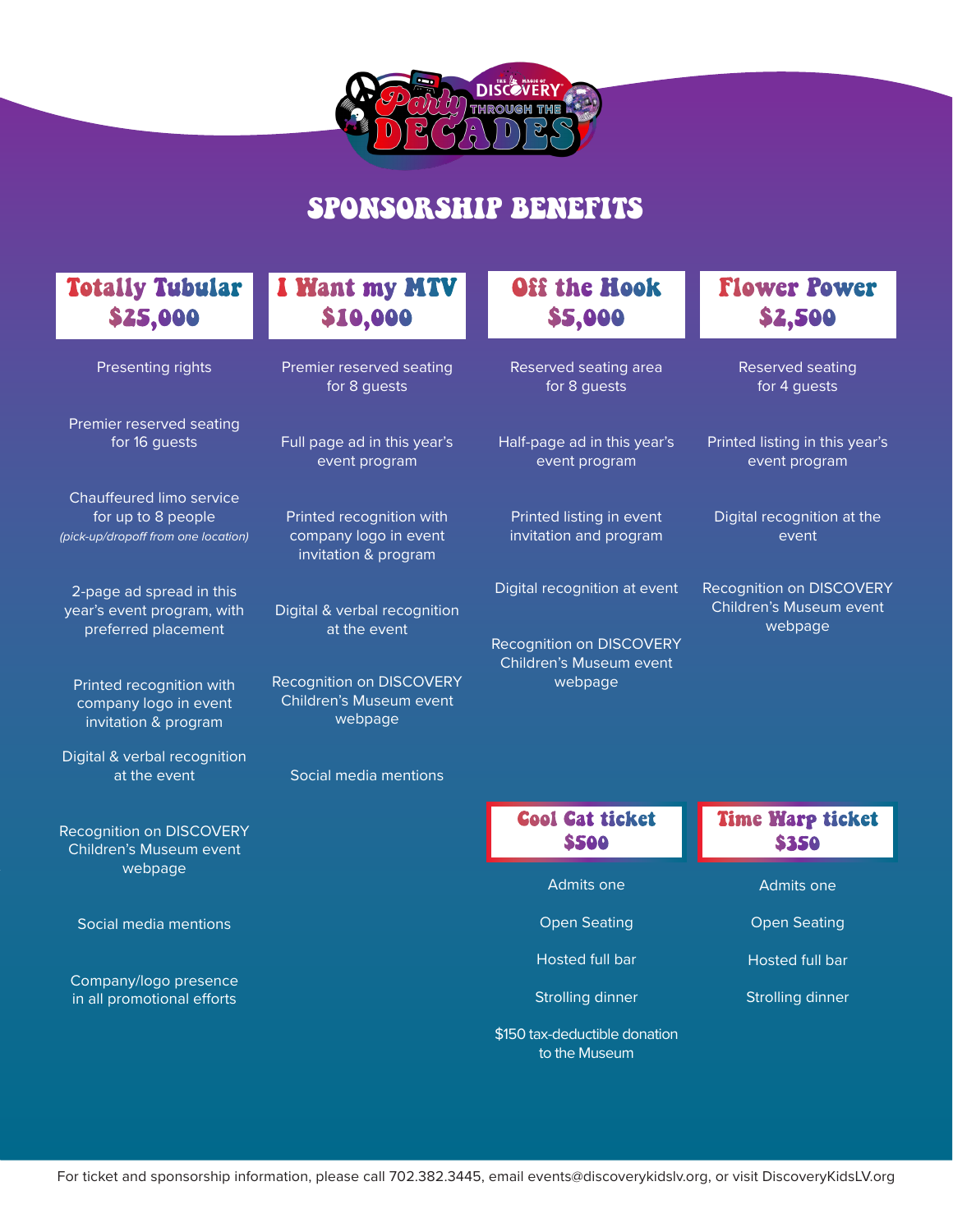

# EVENT PROGRAM ADS

### About the Program:

This year's event program provides an opportunity for those who want to offer their congratulations for this year's honoree and/or to acknowledge the educational and cultural value DISCOVERY Children's Museum brings to our community's children and families.

### Rates

| <b>Back Cover</b>     | \$2.500 | Size: 8.5" x 8.5"    |
|-----------------------|---------|----------------------|
| 2-Page Spread \$1,750 |         | Size: 17.0" x 17.0"  |
| <b>Full Page</b>      | \$1.000 | Size: 8.25" x 8.25"  |
| <b>Half-Page</b>      | \$ 750  | Size: 8.25" x 4.125" |
|                       |         |                      |

#### Sponsor Discounts

*TOTALLY TUBULAR sponsor Receive complimentary two-page spread (value \$1,750) I WANT MY MTV sponsor Receive complimentary full-page ad (value \$1,000) OFF THE HOOK sponsor Receive complimentary half-page ad(value \$750) FLOWER POWER sponsor Receive a full-page ad at \$500 (50% discount)*

### Program Ad Specs

Finished size: 8.5" x 8.5" All ads are full color, no bleeds *(except back cover)*

Please outline all fonts and embed all image files. Save as a high-resolution (300 dpi @ 100%) PDF or EPS. We utilize digital workflows. All ads MUST be submitted by the due date for inclusion in this year's program book.

> **All ads must be submitted by email no later than: September 12, 2022 Custom ad requests must be made by: September 5, 2022 Please submit your ad to: events@DiscoveryKidsLV.org**



**Half Page 8.25" x 4.125"**

**Full Page 8.25" x 8.25"**

For ticket and sponsorship information, please call 702.382.3445, email events@discoverykidslv.org, or visit DiscoveryKidsLV.org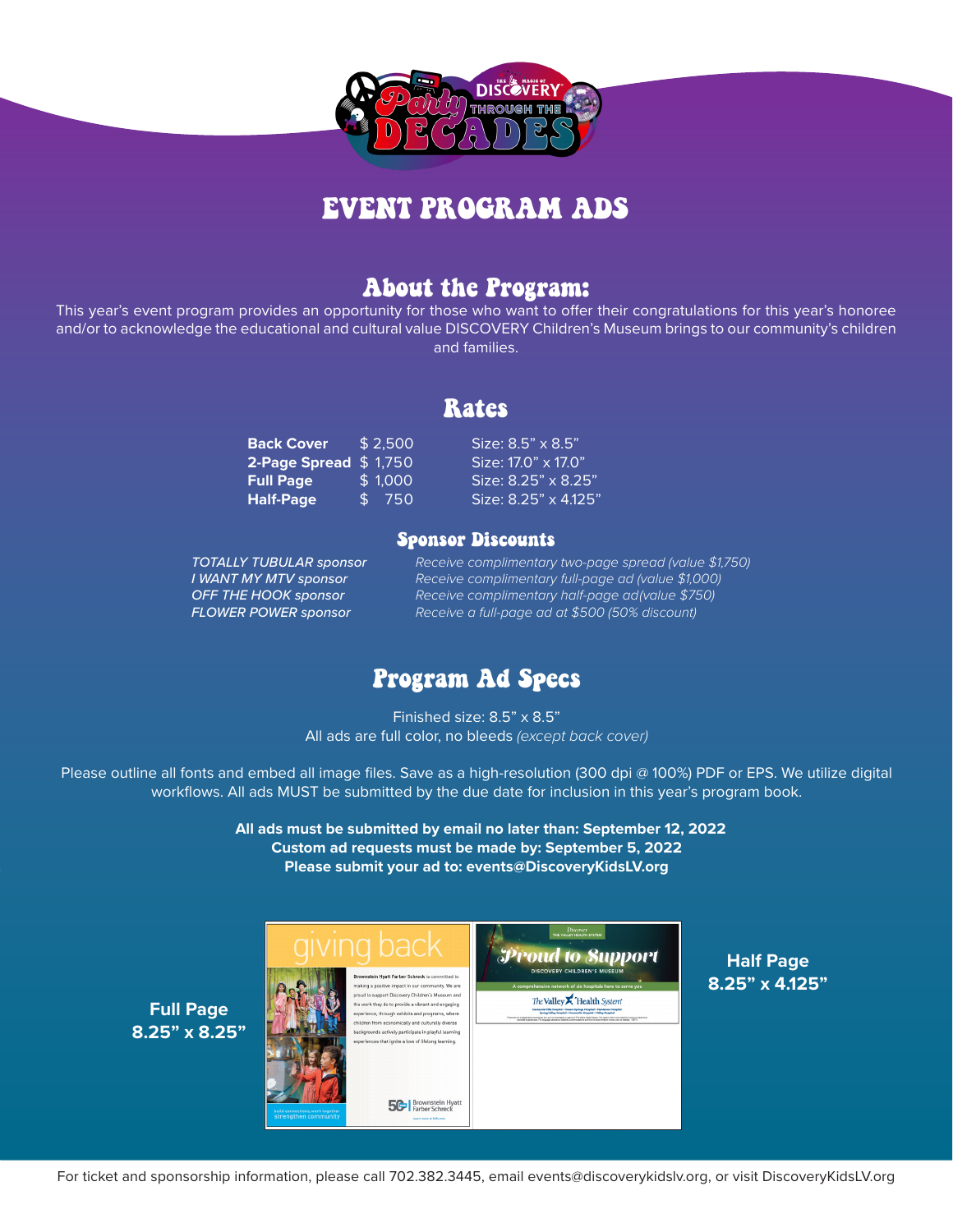

# SPONSORSHIP FORM

## Sponsorship Opportunities

#### *Submit no later than August 5, 2022 to be listed as a sponsor in the event invitation.*

| TOTALLY TUBULAR sponsor - \$25,000 |
|------------------------------------|
|------------------------------------|

\_\_\_\_\_ I WANT MY MTV sponsor - \$10,000

\_\_\_\_\_ OFF THE HOOK sponsor - \$5,000

\_\_\_\_\_ FLOWER POWER sponsor - \$2,500

## Individual Tickets

 $\Box$  COOL CAT - \$350  $\qquad$  # of tickets:  $\Box$ \_\_\_\_\_\_\_\_\_ TIME WARP - \$500 # of tickets: \_\_\_\_\_\_\_

### Event Program Ads

*Submit no later than September 12, 2022 to be included.*

- \_\_\_\_\_ Back Cover \$2,500
- \_\_\_\_\_ 2-page spread \$1,750
- \_\_\_\_\_ Full page \$1,000
- \_\_\_\_\_ Half page \$750
	- \_\_\_\_\_ Please design my ad for an additional fee of \$200. *Custom ad deadline: Sept. 5*

### I Cannot Attend

 $\_$  Please accept my gift of  $\frac{1}{2}$  \_\_\_\_\_\_\_\_\_\_ to support the programs at DISCOVERY Children's Museum

### Payment Options

*Sponsorship form and payment options also available online: https://discoverykidslv.org/magicofdiscovery*

|          | NAME <b>NAME</b>                                                                               | <b>Check Payment</b>                                                                                                                                                                                                                  |
|----------|------------------------------------------------------------------------------------------------|---------------------------------------------------------------------------------------------------------------------------------------------------------------------------------------------------------------------------------------|
|          |                                                                                                | Enclosed is my check for \$                                                                                                                                                                                                           |
|          |                                                                                                | Checks payable to DISCOVERY Children's Museum                                                                                                                                                                                         |
|          | *Please indicate how you would like to be recognized in the event                              |                                                                                                                                                                                                                                       |
| program: |                                                                                                | <b>Credit Card Payment</b>                                                                                                                                                                                                            |
|          | <u> 1990 - Januar Alexander (h. 1980).</u><br>1900 - Johann Barnett, fransk politik (h. 1900). | Bill my credit card for \$                                                                                                                                                                                                            |
|          |                                                                                                | MC / VISA / Discover / AmEx (circle one)                                                                                                                                                                                              |
|          |                                                                                                |                                                                                                                                                                                                                                       |
|          | <b>PHONE <i>PHONE</i></b>                                                                      |                                                                                                                                                                                                                                       |
|          |                                                                                                | Credit Card #: Web 2014 and 2014 and 2014 and 2014 and 2014 and 2014 and 2014 and 2014 and 2014 and 2014 and 20                                                                                                                       |
|          |                                                                                                | Exp Date: the contract of the contract of the contract of the contract of the contract of the contract of the contract of the contract of the contract of the contract of the contract of the contract of the contract of the<br>CVV# |
|          |                                                                                                | Signature:                                                                                                                                                                                                                            |

#### Please email logo to events@discoverykidslv.org

#### Mail Sponsorship Form & Payment

*DISCOVERY Children's Museum | ATTN: Events Manager | 360 Promenade Place | Las Vegas, NV 89106* 

For ticket and sponsorship information, please call 702.382.3445, email events@discoverykidslv.org, or visit DiscoveryKidsLV.org